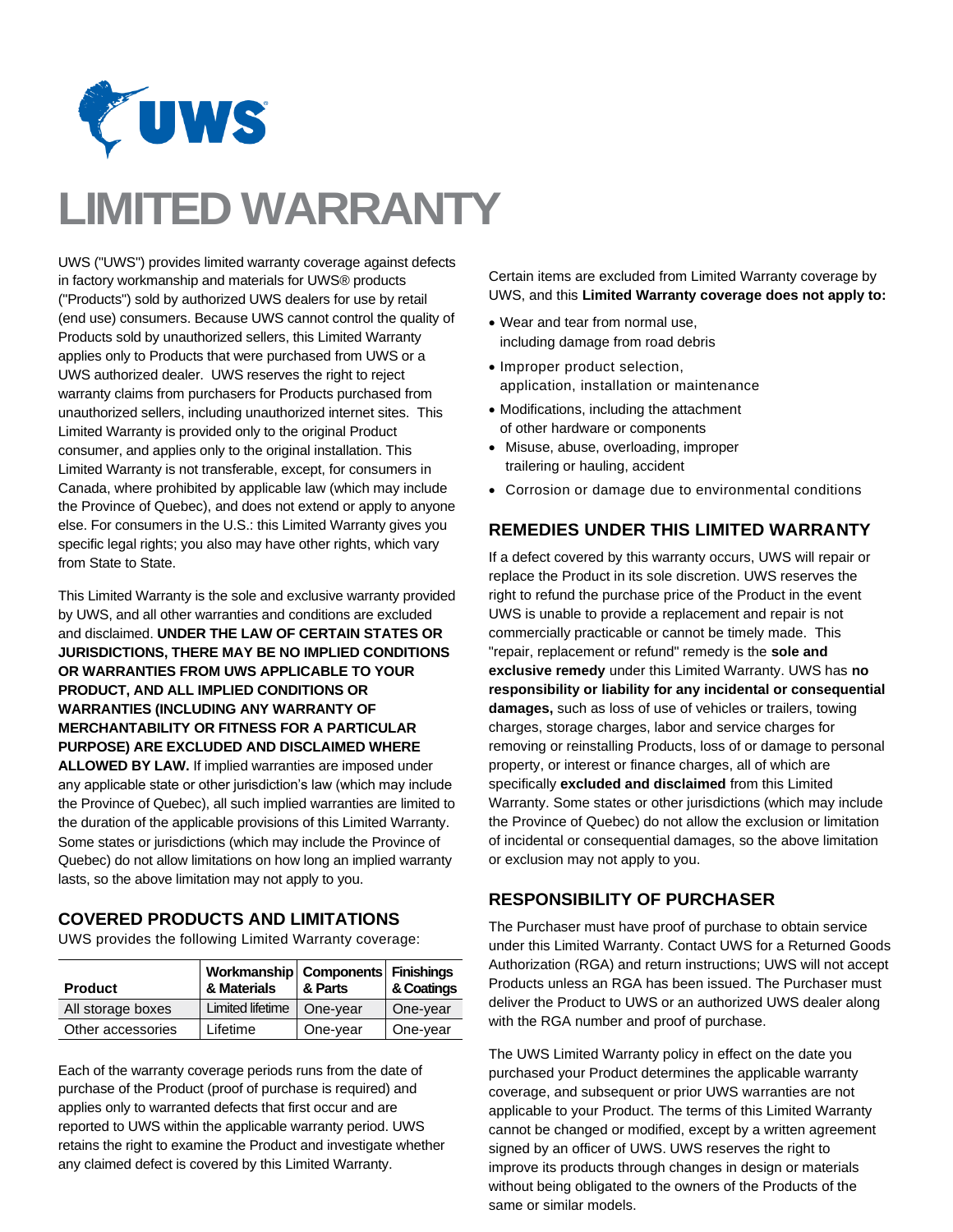If you have any questions about whether a seller is authorized, contact UWS at the contact information below.

If you would like a physical copy of this Limited Warranty, feel free to print this webpage, call UWS at the phone number below, or write to UWS at the address below, and UWS will send you a copy.

Contact information: **UWS Headquarters**  6208 Industrial Drive Eau Claire, WI 54701 877.287.8634

LIPPERT